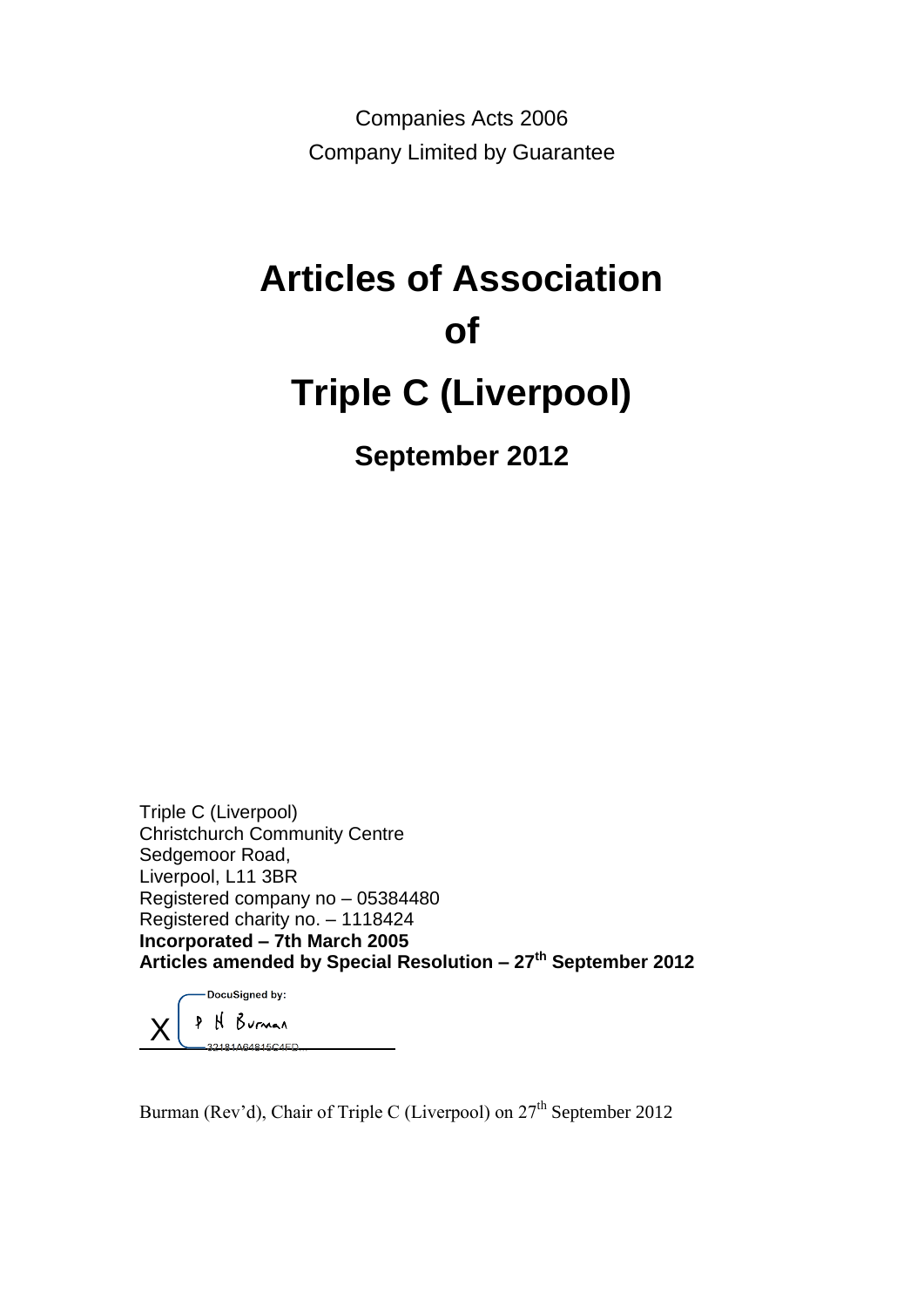## Companies Act 2006

## Company Limited by Guarantee

# **Articles of Association of Triple C (Liverpool)**

1 Name

The company's name is Triple C (Liverpool)

(and in this document it is called "the Charity")

2 Registered office

The registered office of the Charity is to be in England and Wales

3 Objects

The charity's objects are specifically restricted to the following:

- 3.1 To improve the quality of life of people facing disadvantage in the Anglican Diocese of Liverpool, particularly in the areas defined by, but not limited to, the Liverpool Anglican parishes of:
	- 3.1.1 Christ Church (Norris Green),
	- 3.1.2 Church of The Good Shepherd (West Derby), and
	- 3.1.3 St Christopher (Norris Green),

Without regard to age, gender, race, colour, nationality, religion or political creed, by:

- 3.1.4 Building community involvement in the running of community groups and activities;
- 3.1.5 Using other methods that will contribute to the regeneration of such areas, or using other methods for the improvement of the quality of life of people facing disadvantage in such areas.
- 4 Powers

The Charity has the following powers, which may be exercised only in promoting the Objects:

- 4.1 To promote or carry out research.
- 4.2 To provide advice.
- 4.3 To publish or distribute information.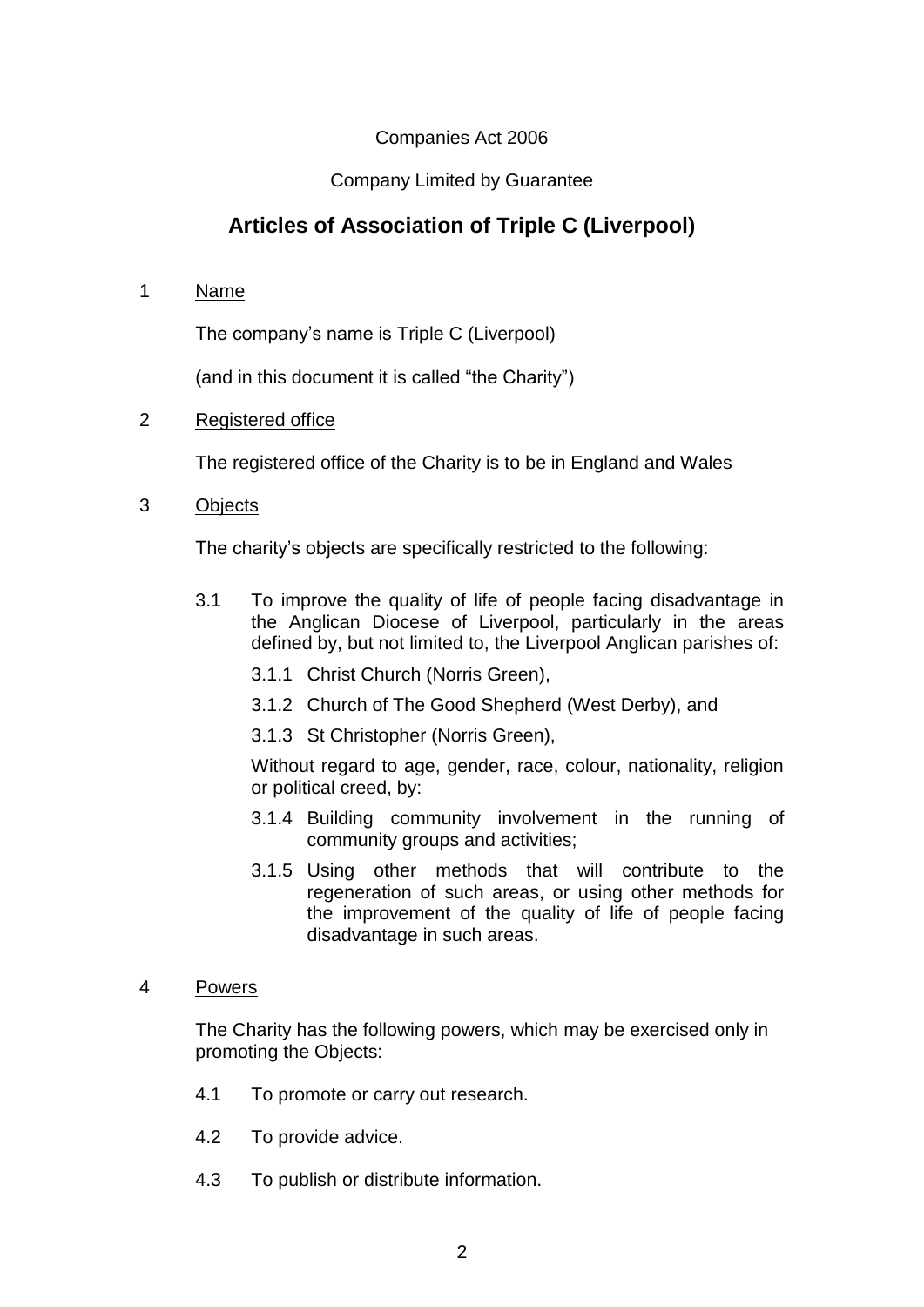- 4.4 To co-operate with other charities, voluntary bodies and statutory authorities and to exchange information and advice with them.
- 4.5 To establish or support any charitable trusts, associations or institutions formed for any of the charitable purposes included in the Objects.
- 4.6 To acquire, merge with or to enter into any partnership or joint venture arrangement with any other charity.
- 4.7 To raise funds (but not by means of **taxable trading**).
- 4.8 To borrow money and give security for loans (but only in accordance with the restrictions imposed by the **Charities Act**).
- 4.9 To acquire or hire property of any kind.
- 4.10 To let or dispose of property of any kind (but only in accordance with the restrictions imposed by the Charities Act).
- 4.11 To make grants or loans of money and to give guarantees.
- 4.12 To set aside funds for special purposes or as reserves against future expenditure.
- 4.13 To deposit or invest in funds in any manner (but to invest only after obtaining such advice from a **financial expert** as the **Trustees** consider necessary and having regard to the suitability of investments and the need for diversification).
- 4.14 To delegate the management of investments to a financial expert, but only on terms that:
	- (1) the investment policy is set down **in writing** for the financial expert by the Trustees;
	- (2) every transaction is reported promptly to the Trustees;
	- (3) the performance of the investments is reviewed regularly with the Trustees:
	- (4) the Trustees are entitled to cancel the delegation arrangement at any time;
	- (5) the investment policy and the delegation arrangement are reviewed at least once a **year**;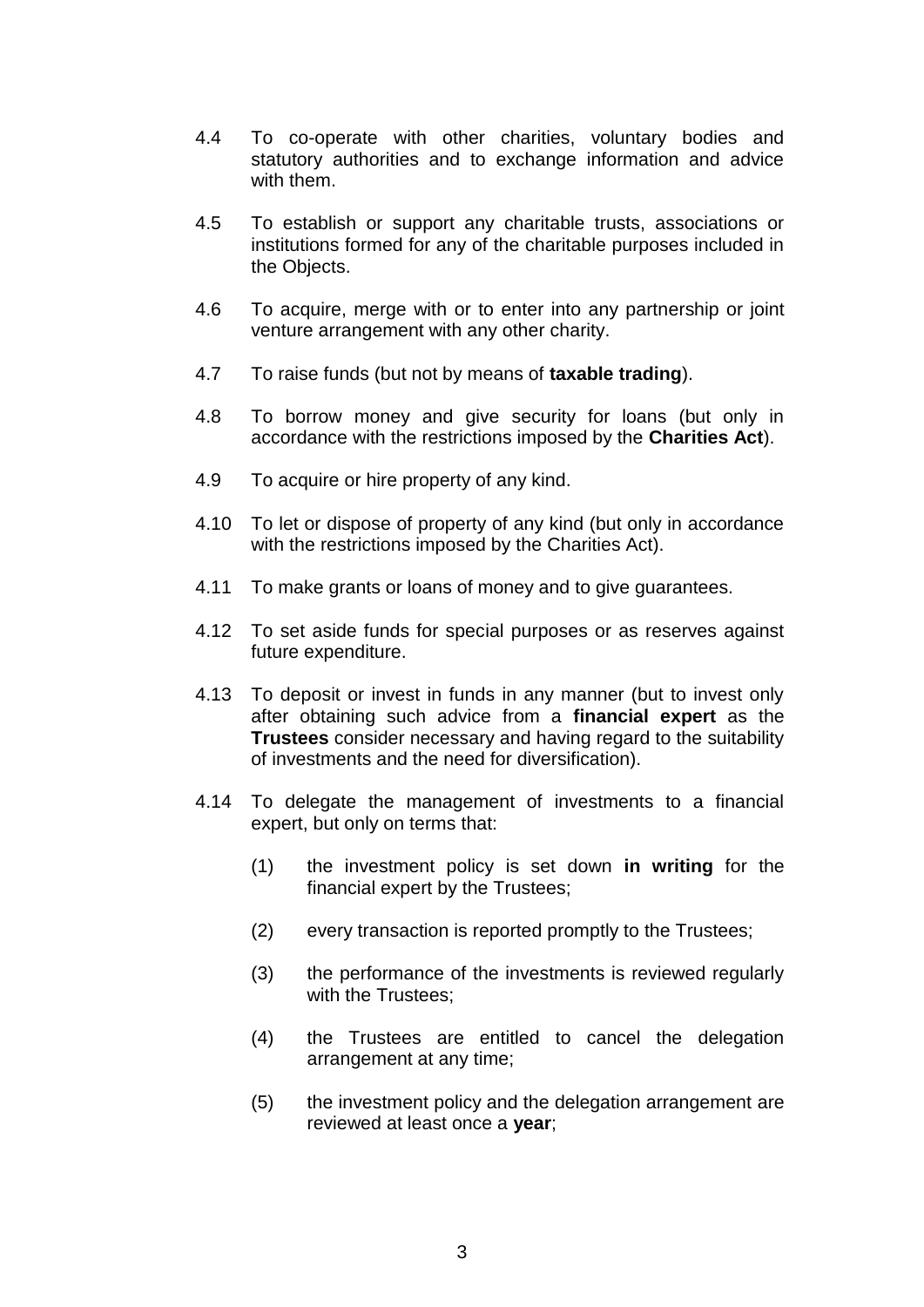- (6) all payments due to the financial expert are on a scale or at a level which is agreed in advance and are notified promptly to the Trustees on receipt; and
- (7) the financial expert must not do anything outside the powers of the Trustees.
- 4.15 To arrange for investments or other property of the Charity to be held in the name of a **nominee company** acting under the control of the Trustees or of a financial expert acting under their instructions, and to pay any reasonable fee required.
- 4.16 To deposit documents and physical assets with any company registered or having a place of business in England and Wales as **custodian,** and to pay any reasonable fee required.
- 4.17 To insure the property of the Charity against any foreseeable risk and take out other insurance policies to protect the Charity when required.
- 4.18 To pay for **indemnity insurance** for the Trustees.
- 4.19 Subject to clause 5, to employ paid or unpaid agents, staff or advisers.
- 4.20 To enter into contracts to provide services to or on behalf of other bodies.
- 4.21 To establish or acquire subsidiary companies to assist or act as agents for the Charity.
- 4.22 To pay the costs of forming the Charity.
- 4.23 To do anything else within the law which promotes or helps to promote the Objects.

#### 5 Application of Income and Property

- 5.1 The income and property of the Charity must be applied solely towards the promotion of the Objects.
- 5.2 None of the income or property of the charity may be paid or transferred directly or indirectly by way of dividend bonus or otherwise by way of profit to any member of the charity, but this does not prevent the following:
	- (1) members who are not Trustees may be employed by or enter into contracts with the Charity and receive reasonable payment for goods or services supplied;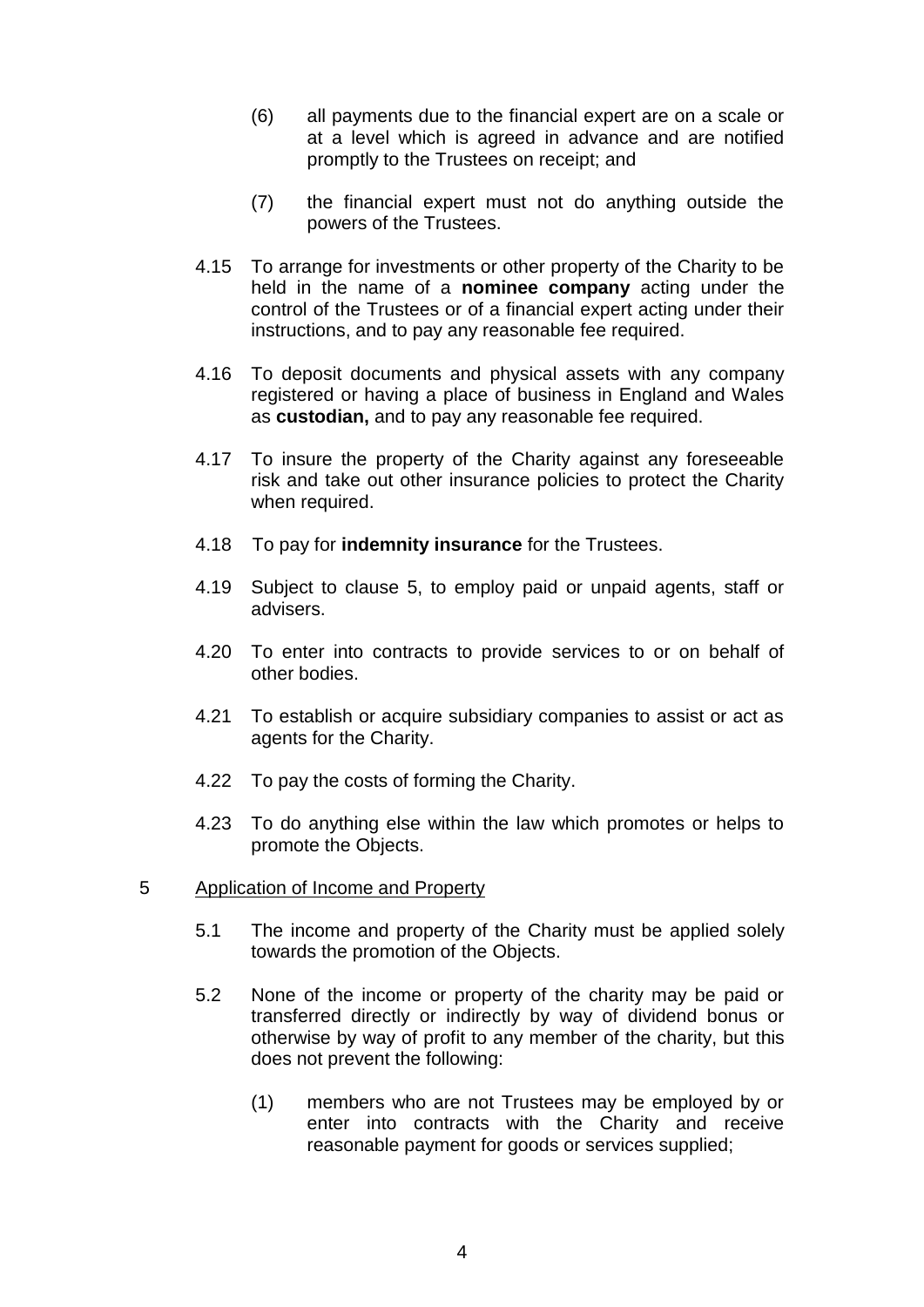- (2) members may be paid interest at a reasonable rate on money lent to the Charity;
- (3) members may be paid a reasonable rent or hiring fee for property or equipment let or hired to the Charity; and
- (4) individual members (including Trustees) who are also **beneficiaries** may receive charitable benefits in that capacity.
- 5.3 A Trustee must not receive any payment of money or other **material benefit** (whether directly or indirectly) from the Charity except:
	- (1) as mentioned in clauses 4.18 (indemnity insurance);
	- (2) reimbursement of reasonable out-of-pocket expenses (including hotel and travel costs) actually incurred in the administration of the Charity;
	- (3) an indemnity in respect of any liabilities properly incurred in running the Charity (including the costs of a successful defence to criminal proceedings);
	- (4) payment to any company in which a Trustee has no more than a 1 per cent shareholding; and
	- (5) in exceptional cases, other payments or benefits (but only with the **written** approval of the **Commission** in advance).
- 5.4 A Trustee may not be an employee of the Charity, and a Trustee may not enter into a contract with the Charity to supply goods or services in return for payment or other material benefit.
- 5.5 A **connected person** may enter into a contract with the Charity to supply goods or services in return for a payment or other material benefit if:
	- (1) the goods or services are actually required by the Charity;
	- (2) the nature and level of the benefit is no more than reasonable in relation to the value of the goods or services and is set out in writing following agreement at a meeting of the Trustees in accordance with the procedure in clause 5.6; and
	- (4) The other Trustees are satisfied that it is in the best interests of the charity to contract with the supplier rather than with someone who is not a connected person. In reaching that decision the Trustees must balance the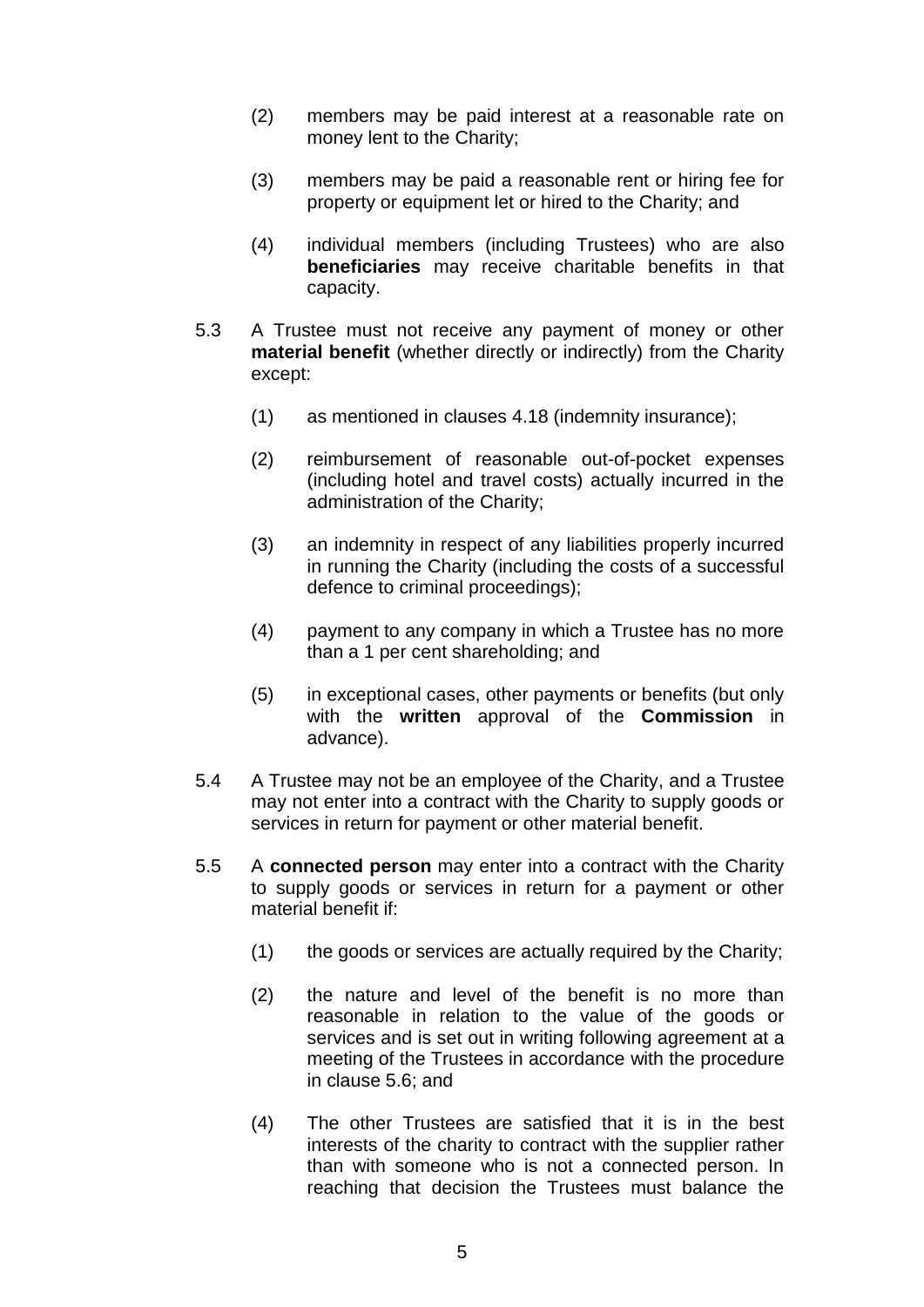advantage of contracting with a connected person against the disadvantages of doing so.

- 5.6 Whenever a Trustee has a personal interest in a matter to be discussed at a meeting of the Trustees or a committee, he or she must:
	- (1) declare an interest before the meeting or at the meeting before discussion begins on the matter;
	- (2) be absent from the meeting for that item unless expressly invited to remain in order to provide information;
	- (3) not be counted in the quorum for that part of the meeting; and
	- (4) be absent during the vote and have no vote on the matter.
- 5.7 This clause may not be amended without the written consent of the Commission in advance.
- 5.8 In sub-clause 5.4 of this Article "connected person" means:
	- (1) a child, parent, grandchild, grandparent, brother or sister of the Trustee;
	- (2) the spouse or civil partner of the Trustee or of any person falling within paragraph (1) above;
	- (3) a person carrying on business in partnership with the Trustee or with any person falling within paragraph (1) or (2) above;
	- (4) an institution which is controlled
		- (i) by the Trustee or any connected person falling within paragraph (1), (2), or (3) above; or
		- (ii) by two or more persons falling within subparagraph (i), when taken together;
	- (5) a corporate body in which
		- (i) the Trustee or any connected person falling within paragraphs (1) to (3) has a substantial interest; or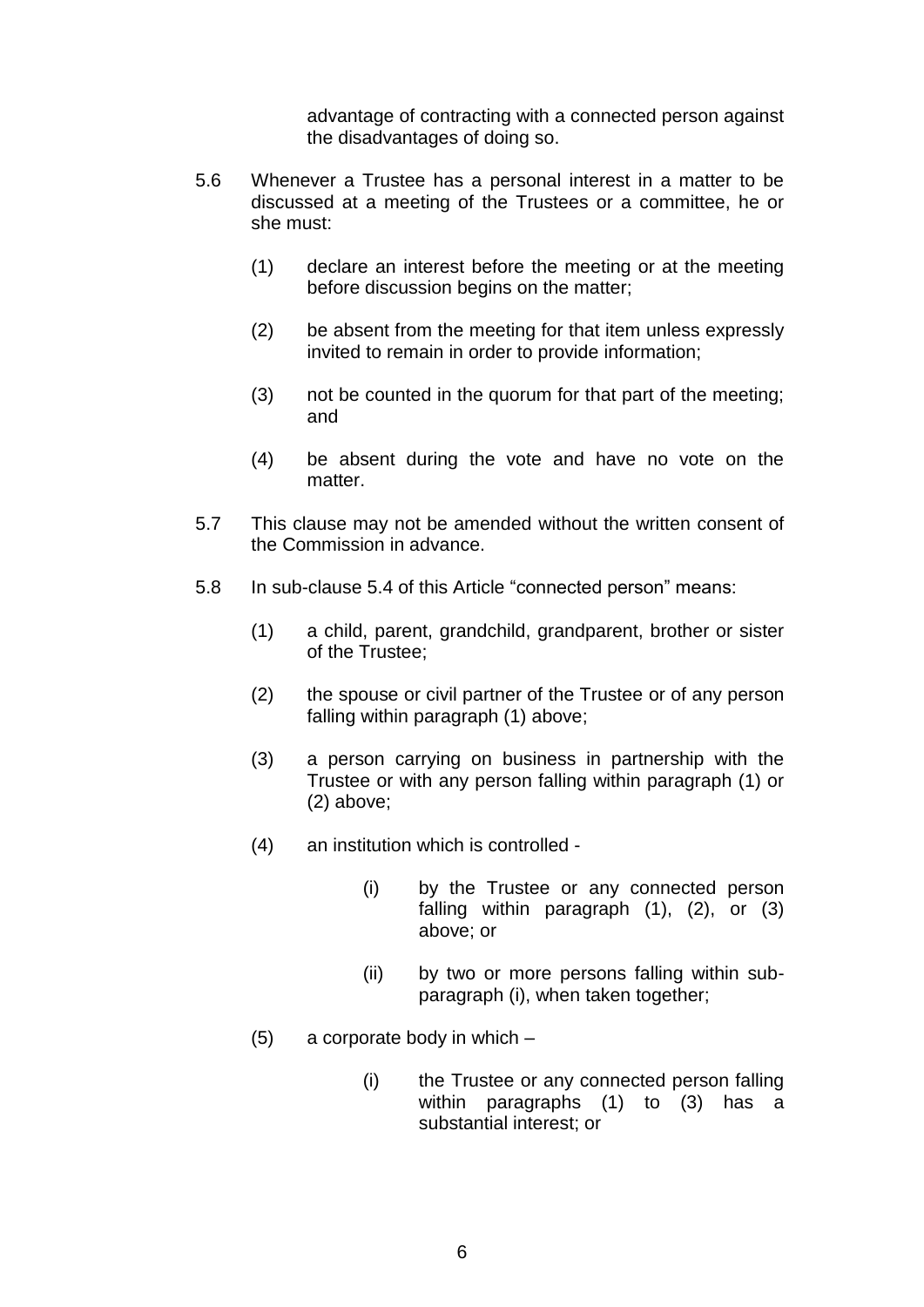- (ii) two or more persons falling within subparagraph (i) who, when taken together, have a substantial interest.
- (6) Paragraphs 2 to 4 of Schedule 5 to the Charities Act 1993 apply for the purposes of interpreting the terms used in this sub-clause.

#### 6 Limited Liability

The liability of the members is limited.

#### 7 Guarantee

Every member of the charity promises, if the charity is dissolved while he, she or it remains a member or within 12 months afterwards, to pay up to £10 towards the costs of dissolution and the liabilities incurred by the Charity while he, she or it was a member.

#### 8 Membership

- 8.1 The subscribers to the memorandum are the first members of the charity.
- 8.2 The Charity must maintain a register of **members**.
- 8.3 **Membership** of the Charity is open to any individual or organisation interested in promoting the **Objects** who:
	- (1) applies to the Charity in the form required by the **Trustees**;
	- (2) is approved by the Trustees.
- 8.4 The Trustees may only refuse an application for membership if, acting reasonably and properly, they consider it to be in the best interests of the Charity to refuse the application.
- 8.5 The Trustees may establish different classes of membership (including **informal membership**), prescribe their respective privileges and duties and set the amounts of any subscriptions.
- 8.6 Membership is terminated if the member concerned:
	- (1) gives **written** notice of resignation to the Charity, unless after the resignation, there would be less than two members;
	- (2) dies or (in the case of an organisation) ceases to exist;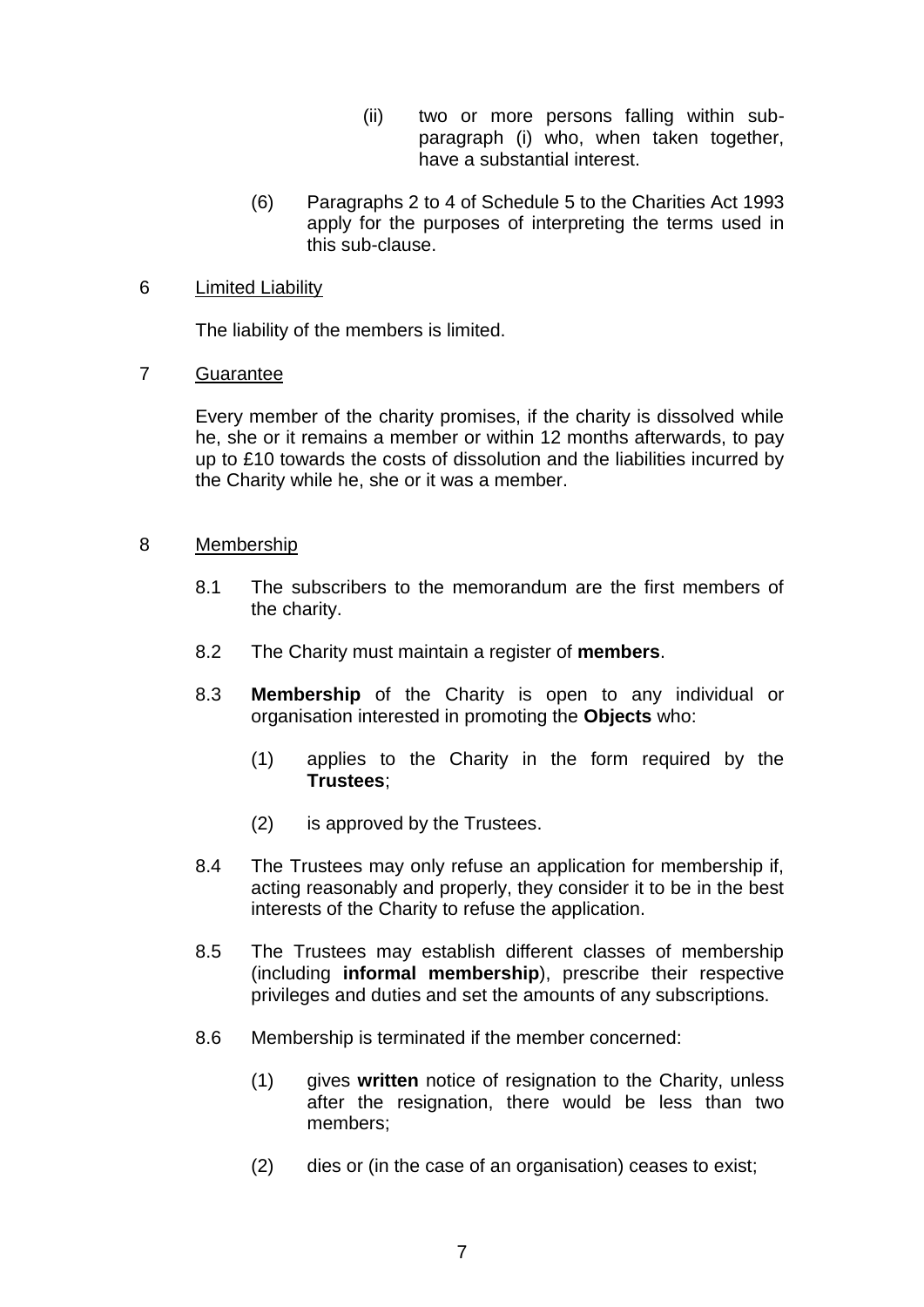- (3) is more than six **months** in arrears in paying the relevant subscription, if any (but in such a case the member may be reinstated on payment of the amount due); or
- (4) is removed from membership by resolution of the Trustees on the ground that in their reasonable opinion the member's continued membership is harmful to the Charity. The Trustees may only pass such a resolution after notifying the member in writing and considering the matter in the light of any written representations which the member concerned puts forward within 21 **clear days**  after receiving notice.
- 8.7 Membership of the Charity is not transferable.
- 9 General Meetings
	- 9.1 Members are entitled to attend general meetings personally or (in the case of a member organisation) by an authorised representative. General meetings are called on at least 21 clear days' written notice specifying the business to be discussed.
	- 9.2 There is a quorum at a general meeting if the number of members or authorised representatives personally present is at least 3 or one third of the members (if greater).
	- 9.3 If a quorum is not present within half an hour from the time appointed for the start of the meeting, or if during the meeting a quorum ceases to be present:
		- (1) The meeting shall stand adjourned to such time and place as the Trustees may determine;
		- (2) The Trustees must reconvene the meeting and must give at least 7 clear days notice of the reconvened meeting stating the date, time and place of the meeting;
		- (3) If no quorum is present at the reconvened meeting within fifteen minutes of the time appointed for the start of the meeting, the members present at that time shall constitute a quorum for that meeting.
	- 9.4 The **Chairperson** or (if the Chairperson is unable or unwilling to do so) some other member elected by those present presides at a general meeting.
	- 9.5 Except where otherwise provided by the **Articles** or the **Companies Act**, every issue is decided by a majority of the votes cast.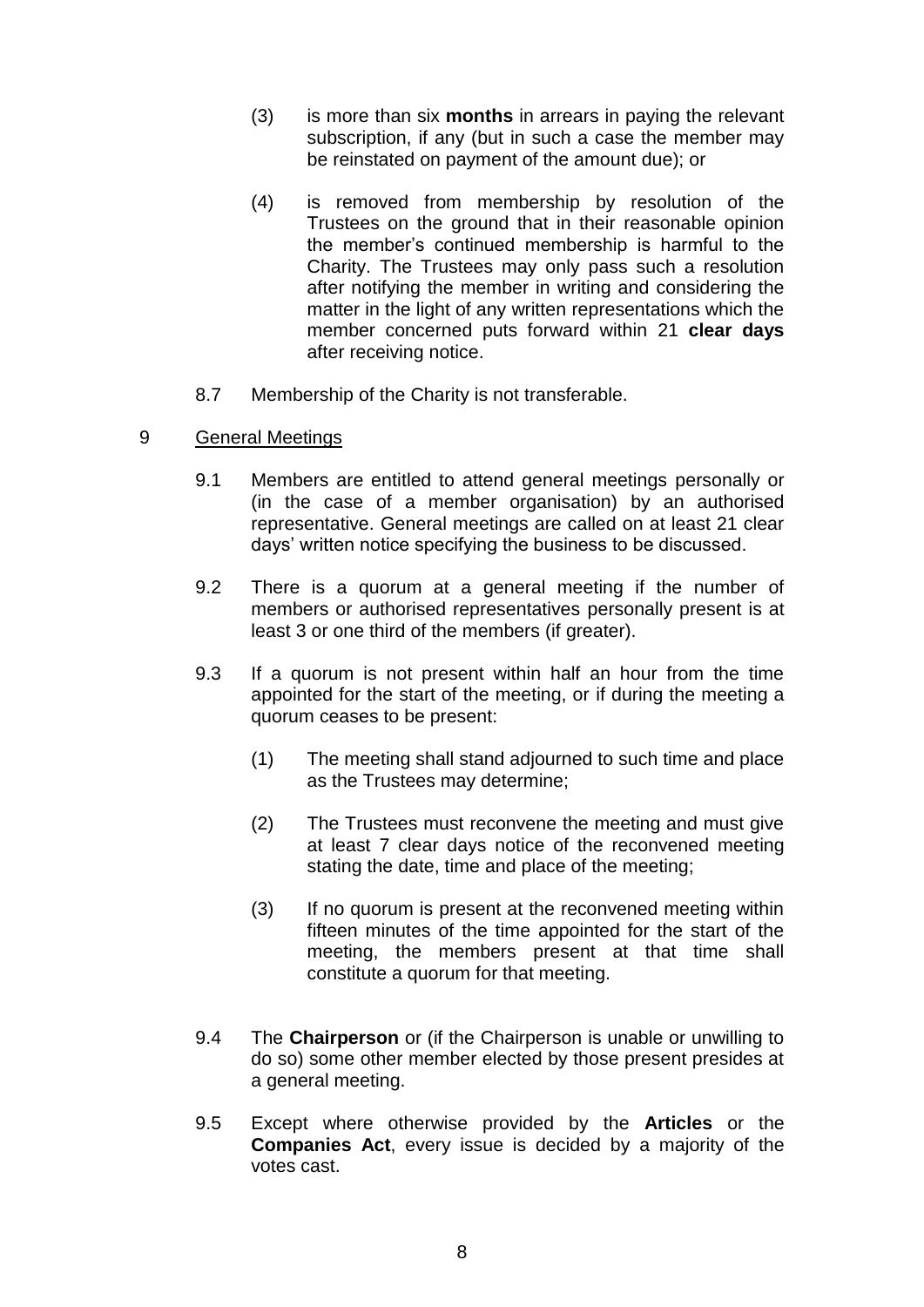- 9.6 Every member present in person or through an authorised representative has one vote on each issue.
- 9.7 A written resolution is as valid as a resolution actually passed at a general meeting. For this purpose the written resolution may be set out in more than document and will be treated as passed provided that:
	- (1) a copy of the proposed resolution has been sent to every member
	- (2) it is contained in an authenticated written or electronic document which has been received at the registered office within the period of 28 days beginning with the circulation date.
	- (3) A simple majority or in the case of a special resolution a majority of not less than 75% has signified its agreement with the resolution
- 9.8 A written resolution may not be used to remove a director or auditor.
- 9.9 The Charity may (but is not obliged to) hold an Annual General Meeting in every year, at which all members entitled to attend and vote may attend to the business outlined in clause 9.9.
- 9.10 At an AGM the members:
	- (1) receive the accounts of the Charity for the previous **financial year**;
	- (2) receive the Trustees' report on the Charity's activities since the previous AGM;
	- (3) accept the retirement of those Trustees who wish to retire or who are retiring by rotation;
	- (4) elect Trustees to fill the vacancies arising;
	- (5) appoint auditors for the Charity;
	- (6) may confer on any individual (with his or her consent) the honorary title of Patron, President or Vice-President of the Charity; and
	- (7) may discuss and determine any issues of policy or deal with any other business put before them by the Trustees.
- 9.11 If no AGM is to be held then the accounts will be circulated to all members within 9 months of the company's year end date. If no AGM is held then election of Trustees to fill vacancies arising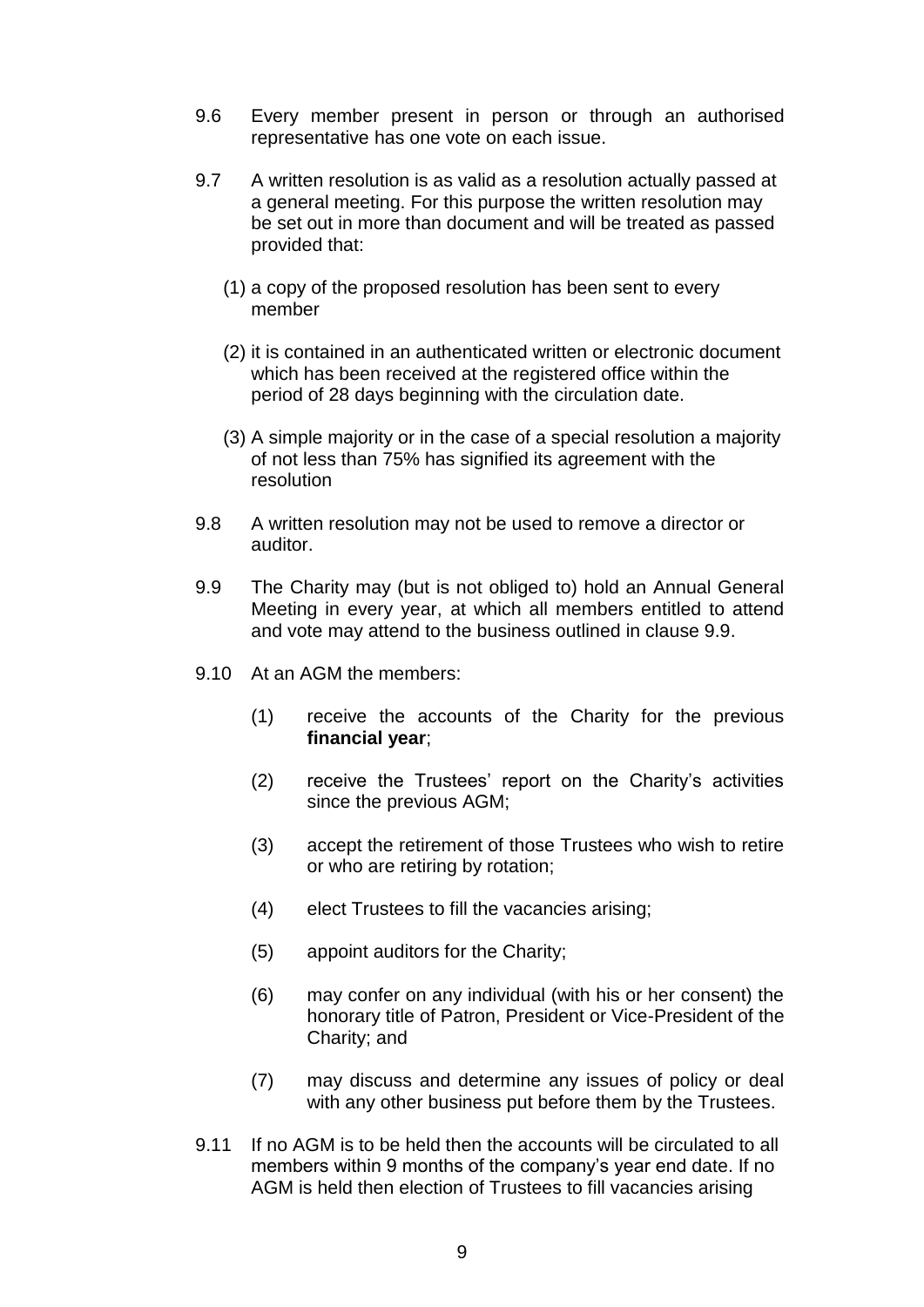should take place annually, at a General Meeting called for the purpose.

9.12 A General Meeting may be called at any time by the Trustees and must be called within 28 clear days on a written request from at least 3 members.

#### 10. The Trustees

- 10.1 The Trustees as **charity trustees** have control of the Charity and its property and funds.
- 10.2 The Trustees when complete consist of at least 3 and not more than 15 individuals.
- 10.3 A Trustee must be an individual member aged 18 or over.
- 10.4 The appointing persons or groups named in the Table below shall be entitled to appoint and remove from the office of Trustee the number of individuals that does not exceed the number given in the second column of the table set out below

| <b>Appointer</b>                   | <b>Number</b> |
|------------------------------------|---------------|
| <b>Parochial Council of Christ</b> |               |
| Church (Norris Green),             |               |
| <b>Parochial Council of Church</b> | З             |
| of The Good Shepherd (West         |               |
| Derby)                             |               |
| <b>Parochial Council of St</b>     | З             |
| <b>Christopher (Norris Green)</b>  |               |

- 10.5 Every Trustee, after appointment, must sign a declaration of willingness to act as a charity trustee of the Charity before he or she may vote at any meeting of the Trustees.
- 10.6 One third (or the number nearest one third) of the Trustees must retire each year, or at the AGM should the charity hold one. If no AGM takes place then Trustee elections should take place annually at a General Meeting called for the purpose.
- 10.7 A retiring Trustee who remains qualified may be reappointed.
- 10.8 A Trustee's term of office automatically terminates if he or she:
	- (1) ceases to be Trustee by virtue of any provision in the Companies Acts or is prohibited by law from being a **Director**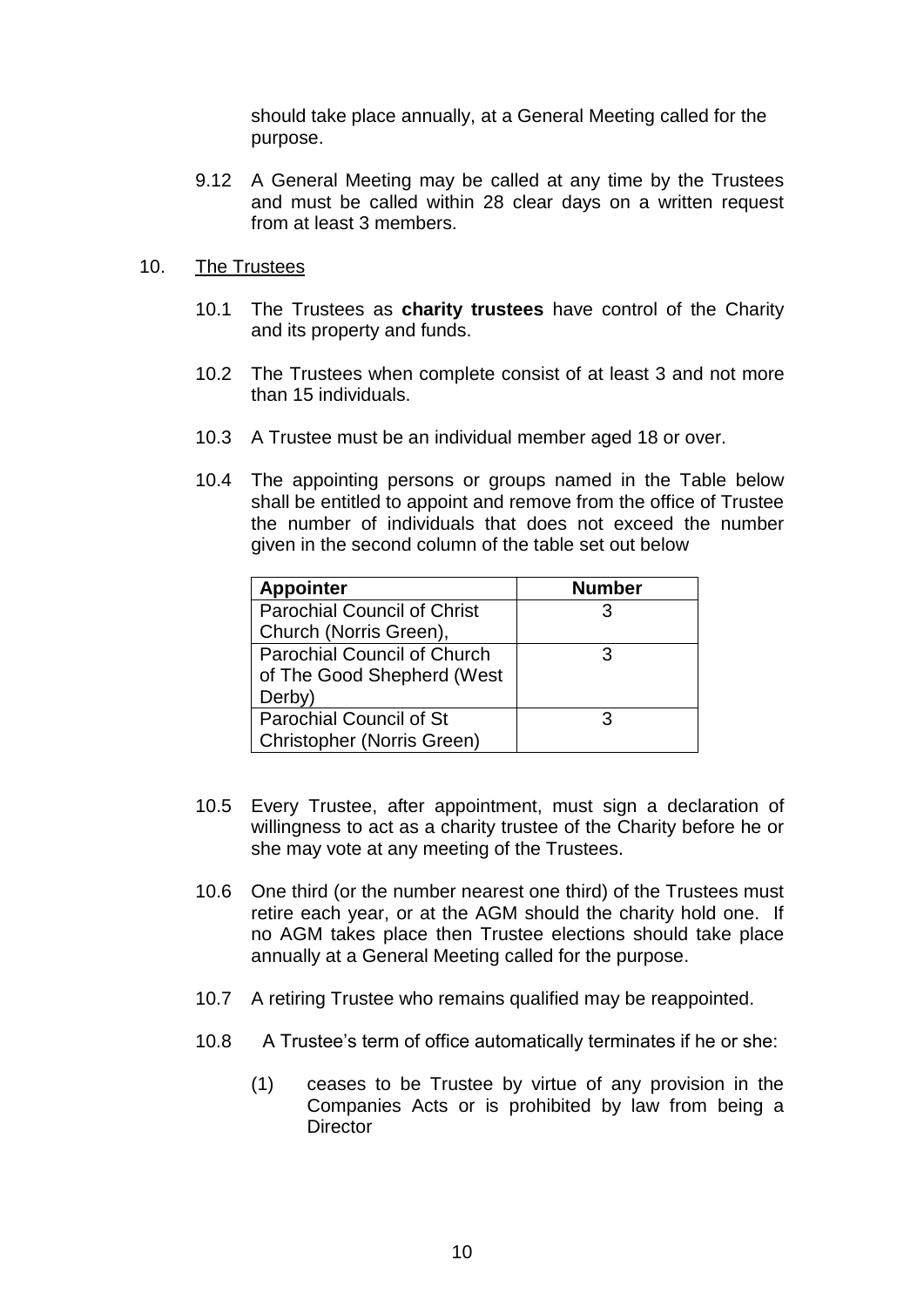- (2) is disqualified under the Charities Act from acting as a charity trustee;
- (3) is incapable, whether mentally or physically, of managing his or her own affairs;
- (4) is absent with or without apologies from all their meetings held within a period of six consecutive months and the Trustees resolve that his or her office be vacated;
- (5) ceases to be a member of the Charity;
- (6) resigns by written notice to the Trustees (but only if at least two Trustees will remain in office);
- (7) is removed by resolution of the members present and voting at a general meeting after the meeting has invited the views of the Trustee concerned and considered the matter in the light of any such views;
- 10.9 The Trustees may at any time co-opt any individual who is qualified to be appointed as a Trustee to fill a vacancy in their number, but a co-opted Trustee holds office only until the next AGM (where the charity holds one), or until the next election of Trustees takes place, whichever is the sooner.
- 10.10 A technical defect in the appointment of a Trustee of which the Trustees are unaware at the time does not invalidate decisions taken at a meeting.

#### 11 Trustees' proceedings

- 11.1 The Trustees must hold at least 4 meetings each year.
- 11.2 A quorum at a meeting of the Trustees is 2 or one third of the total number of Trustees (whichever is the greater).
- 11.3 No decision may be made by a meeting of the Trustees unless a quorum is present at the time the decision is purported to be made. Present includes being present by suitable electronic means agreed by the Trustees in which a participant or participants may communicate with all the other participants.
- 11.4 A meeting of the Trustees may be held either in person or by suitable electronic means agreed by the Trustees in which all participants may communicate with all the other participants.
- 11.5 The Chairperson or (if the Chairperson is unable or unwilling to do so) some other Trustee chosen by the Trustees present presides at each meeting.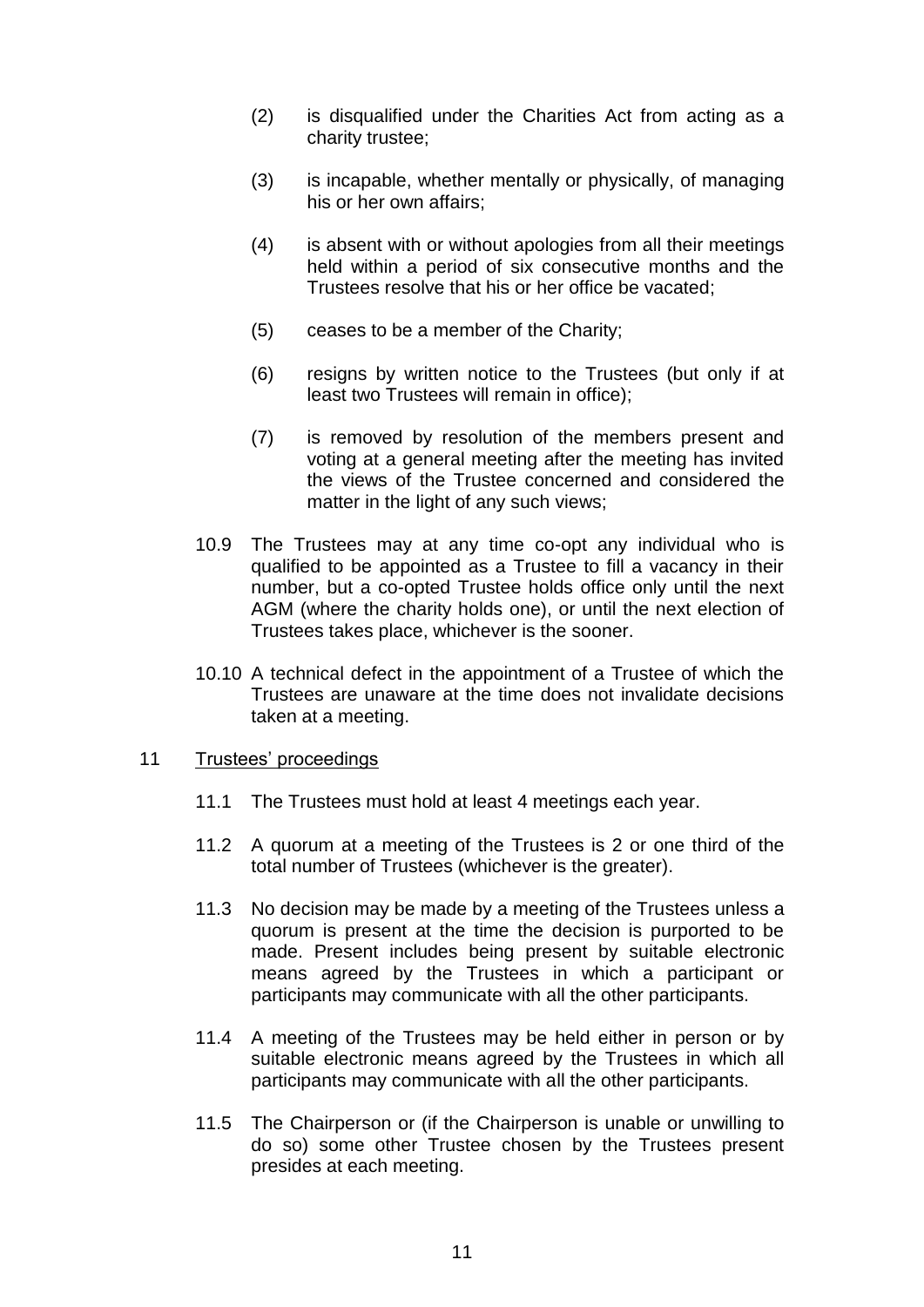- 11.6 Every issue may be determined by a simple majority of the votes cast at a meeting, but a written resolution signed by all the Trustees is as valid as a resolution passed at a meeting. For this purpose the resolution may be contained in more than one document and will be treated as passed on the date of the last signature.
- 11.7 If the number of Trustees is less than the number fixed as the quorum, the continuing Trustees may act only for the purpose of filling vacancies or of calling a General Meeting.
- 11.8 A procedural defect of which the Trustees are unaware at the time does not invalidate decisions taken at a meeting.
- 12 Declaration of Trustees Interests

A Trustee must declare the nature and extent of any interest, direct or indirect, which he or she has in a proposed transaction or arrangement with the charity or in any transaction or arrangement entered into by the charity which has not been previously declared. A Trustee must absent himself or herself from any discussions of the Trustees in which it is possible that a conflict will arise between his or her duty to act solely in the interests of the charity and any personal interest (including but not limited to any personal financial interest).

13 Trustees' powers

The Trustees have the following powers in the administration of the Charity:

- 13.1 Should they decide to, they can appoint (and remove) any member (who may be a Trustee) or employee to act as Company Secretary.
- 13.2 To appoint a Chairperson, Treasurer and other honorary officers from among their number.
- 13.3 To delegate any of their functions to committees consisting of two or more individuals appointed by them. At least two members of every committee must be Trustees and all proceedings of committees must be reported promptly to the Trustees.
- 13.4 To make standing orders consistent with the Articles and the Companies Act to govern proceedings at general meetings.
- 13.5 To make rules consistent with the Articles and the Companies Act to regulate the admission of members of the charity, and the rights and privileges of membership, and to govern their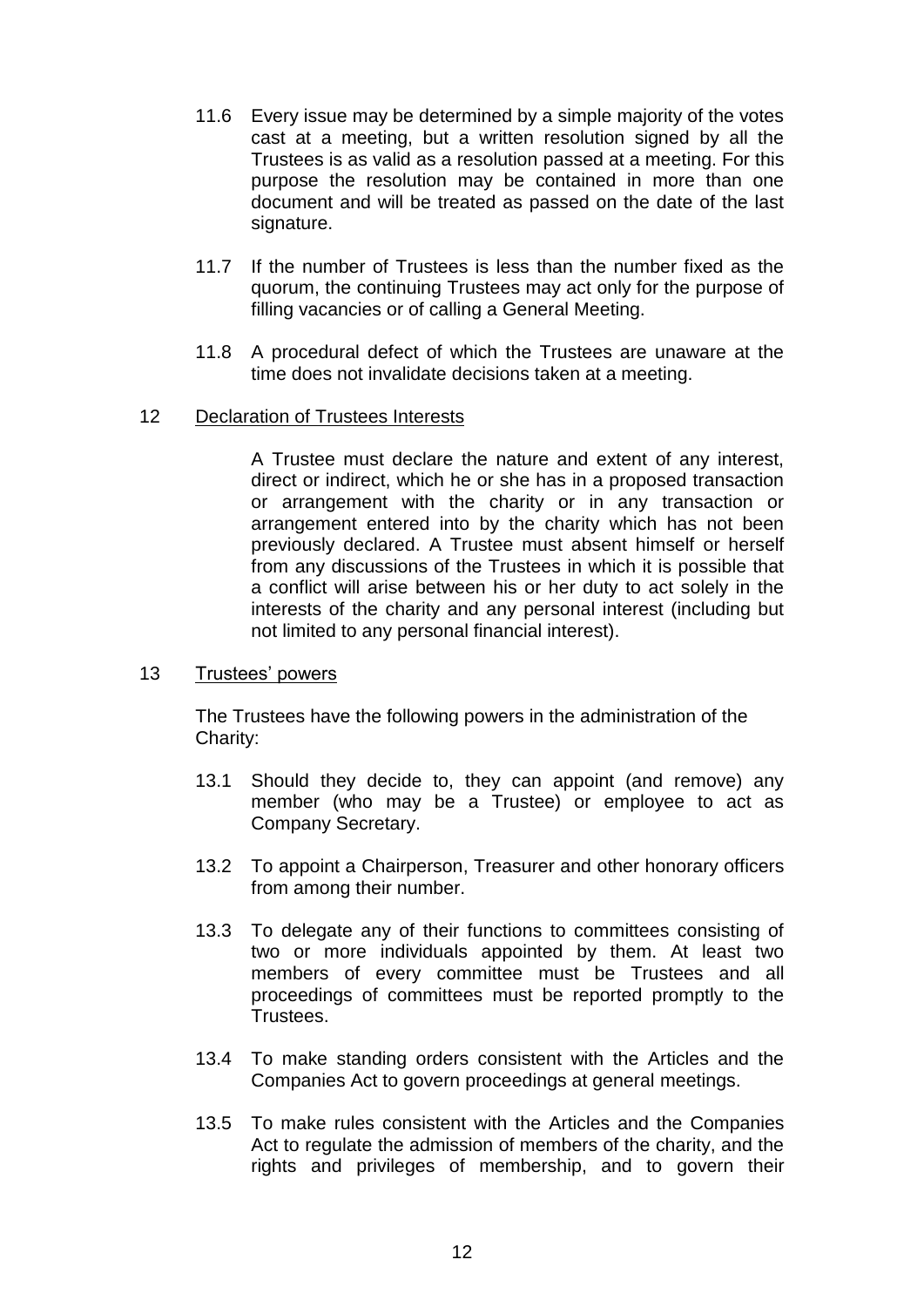proceedings and proceedings of committees, providing that the rules may be altered, added to or repealed in General Meeting.

- 13.6 To make regulations consistent with the Articles and the Companies Act to govern the administration of the Charity and the use of its seal (if any).
- 13.7 To establish procedures to assist the resolution of disputes or differences within the Charity.
- 13.8 To exercise any powers of the Charity which are not reserved to a General Meeting.
- 14 Records and Accounts
	- 14.1 The Trustees must comply with the requirements of the Companies Act and of the Charities Act as to keeping financial records, the audit of accounts and the preparation and transmission to the Registrar of Companies and the **Commission** of:
		- (1) annual returns;
		- (2) annual reports; and
		- (3) annual statements of account.
	- 14.2 The Trustees must keep proper records of:
		- (1) all proceedings at general meetings;
		- (2) all proceedings at meetings of the Trustees;
		- (3) all reports of committees; and
		- (4) all professional advice obtained.
	- 14.3 Accounting records relating to the Charity must be made available for inspection by any Trustee at any time during normal office hours and may be made available for inspection by members who are not Trustees if the Trustees so decide.
	- 14.4 A copy of the Charity's latest available statement of account must be supplied on request to any Trustee or member. A copy must also be supplied, within two months, to any other person who makes a written request and pays the Charity's reasonable costs.
- 15 Notices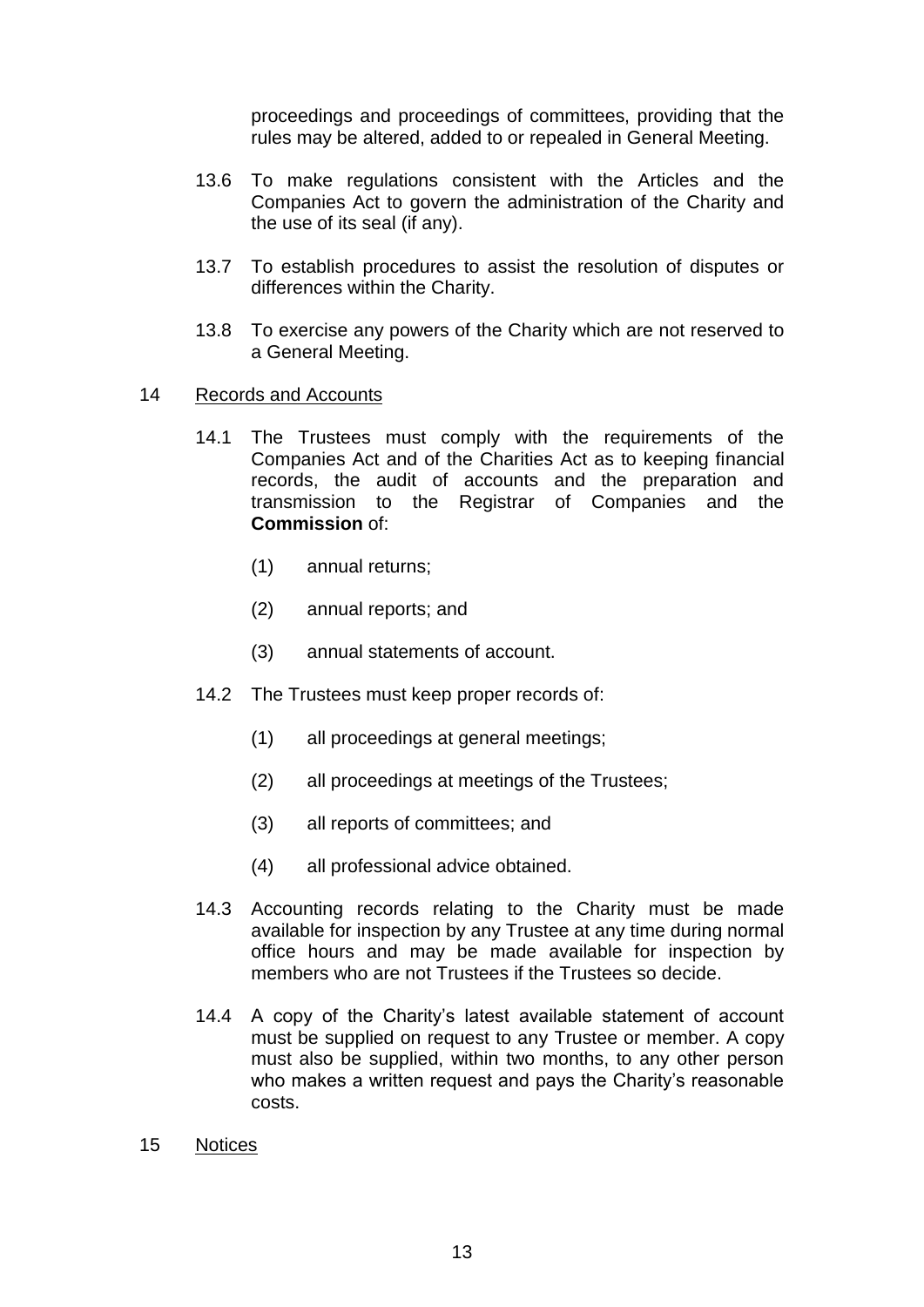- 15.1 Notices under the Articles may be sent by hand, by post or by suitable electronic means.
- 15.2 The only address at which a member is entitled to receive notices sent by post is an address shown in the register of members.
- 15.3 Any notice given in accordance with these Articles is to be treated for all purposes as having been received:
	- (1) 24 hours after being sent by electronic means or delivered by hand to the relevant address;
	- (2) two clear days after being sent by first class post to that address;
	- (3) three clear days after being sent by second class or overseas post to that address;
	- (4) on being handed to the member (or, in the case of a member organisation, its authorised representative) personally; or, if earlier,
	- (5) as soon as the member acknowledges actual receipt.
- 15.4 A technical defect in the giving of notice of which the Trustees are unaware at the time does not invalidate decisions taken at a meeting.

#### 16. Amendment

- 16.1 Subject to the following provisions the articles of association may be altered by a special resolution, whereby 75% of the members present and voting at a General Meeting vote in favour of the resolution. Members must receive notice of the resolution, setting out the terms of the alteration proposed.
- 16.2 No amendment may be made to article 1 (the name of charity), article 3 (the objects), article 5.4 (personal benefits), article 17 (dissolution clause) or this article without the prior consent in writing of the Commissioners.
- 16.3 No amendment may be made which would have the effect of making the Charity cease to be a charity at law.
- 16.4 The Trustees shall promptly send to the Charity Commissioners a copy of any amendment made under this clause.
- 17 Dissolution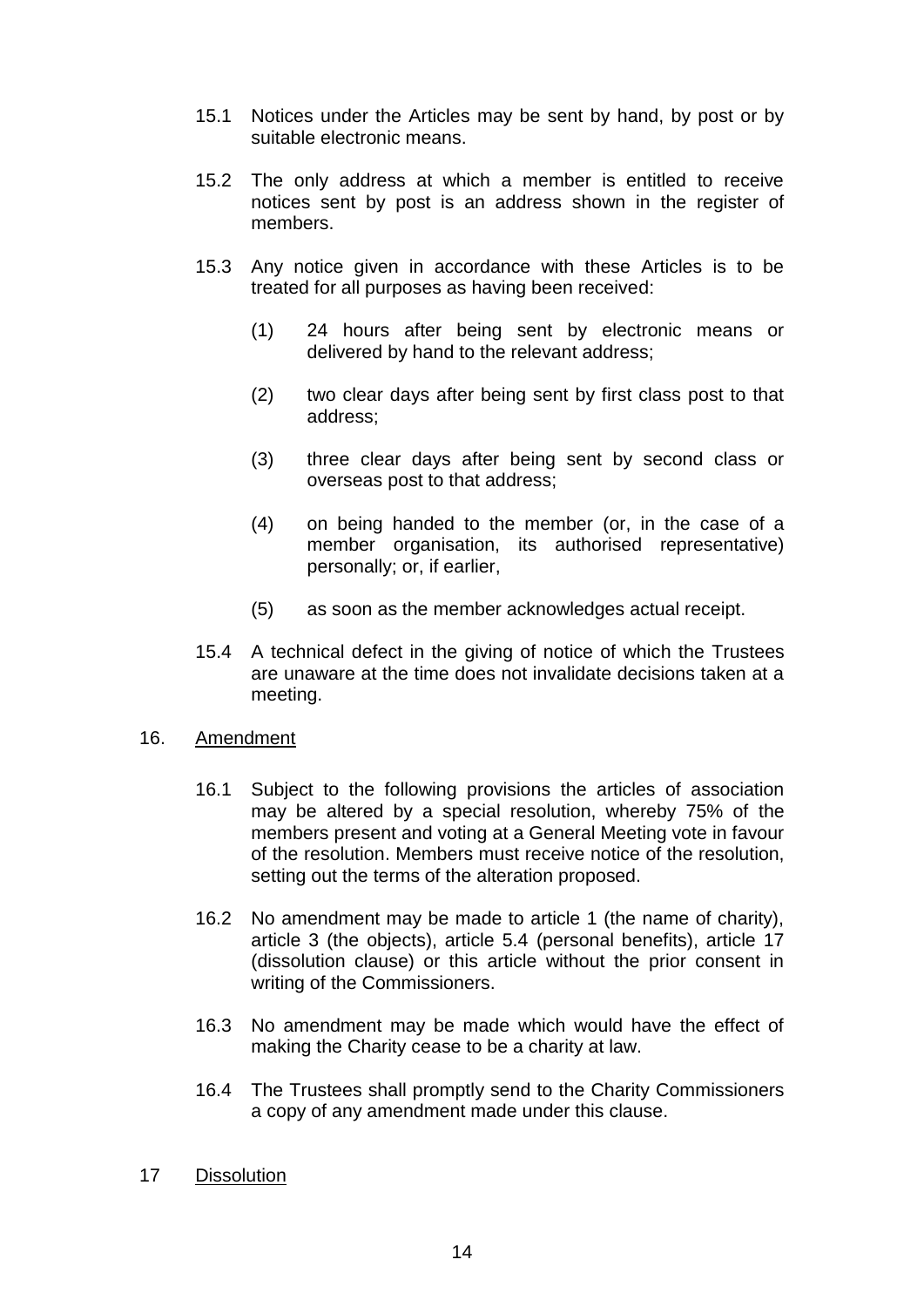- 17.1 The members of the charity may at any time before, and in expectation of, its dissolution resolve that any net assets of the charity after all its debts and liabilities have been paid, or provision has been for them, shall on or before the dissolution of the charity be applied or transferred in one or more of the following ways:
	- (1) by transfer to one or more other bodies established for exclusively charitable purposes within, the same as or similar to the Objects; or
	- (2) directly for the Objects or for charitable purposes which are within or similar to the Objects; or
	- (3) in such other manner consistent with charitable status as the Commission approve in writing in advance.
- 17.2 Subject to any such resolution of the members of the charity, the directors may at any time before and in anticipation of its dissolution resolve that any net assets of the charity after all its debts and liabilities have been paid, or provision made for them, shall on or before dissolution of the charity be applied or transferred in one or more of the following ways:
	- (1) by transfer to one or more other bodies established for exclusively charitable purposes within, the same as or similar to the Objects; or
	- (2) directly for the Objects or for charitable purposes which are within or similar to the Objects; or
	- (3) in such other manner consistent with charitable status as the Commission approve in writing in advance.
- 17.3 In no circumstance shall the net assets of the charity be paid to or distributed among the members of the charity (except to a member that is in itself a charity) and if no decision is taken regarding the allocation of net assets upon dissolution, the net assets of the charity shall be applied for charitable purposes as directed by the Court or the Commission.
- 17.4 A final report and statement of account must be sent to the Commission.
- 18 Interpretation

In the Memorandum and in the Articles, unless the context indicates another meaning:

'AGM' means an annual general meeting of the Charity;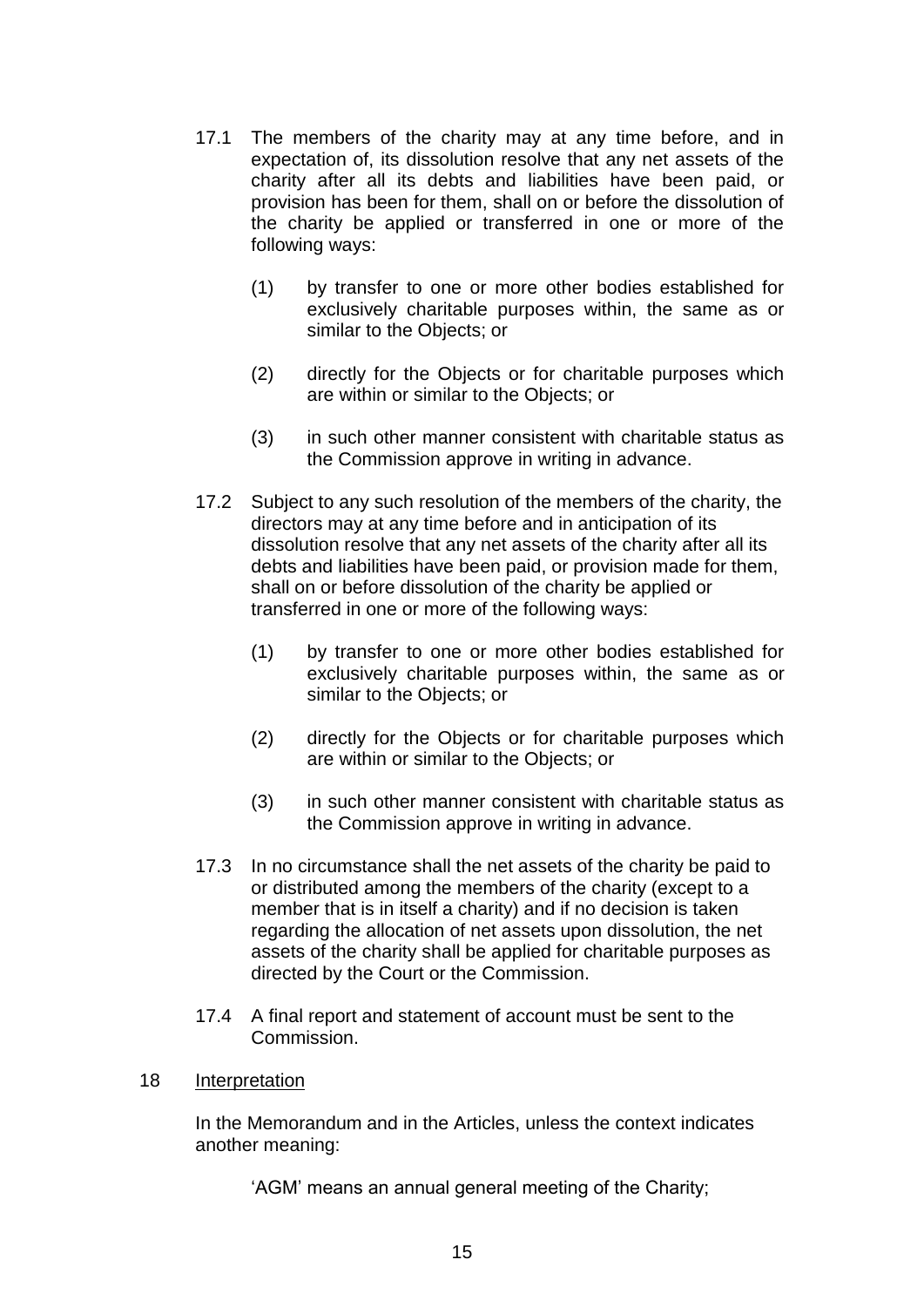'the Articles' means the Charity's articles of association;

'authorised representative' means an individual who is authorised by a member organisation to act on its behalf at meetings of the Charity and whose name is given to the Secretary;

'Chairperson' means the Chairperson of the Trustees;

'the Charity' means the company governed by the Articles;

'the Charities Act' means the Charities Act 2006**;**

'charity trustee' has the meaning prescribed by section 97(1) of the Charities Act**;** 

'clear day' means 24 hours from midnight following the relevant event;

'the Commission' means the Charity Commissioners for England and Wales;

'the Companies Act' means the Companies Act 2006;

'custodian' means a person or body who undertakes safe custody of assets or of documents or records relating to them;

'financial expert' means an individual, company or firm who is authorised to give investment advice under the Financial Services and Markets Act 2000;

'financial year' means the Charity's financial year;

'firm' includes a limited liability partnership;

'indemnity insurance' means insurance against personal liability incurred by any Trustee for an act or omission which is or is alleged to be a breach of trust or breach of duty, unless the Trustee concerned knew that, or was reckless whether, the act or omission was a breach of trust or breach of duty;

'informal membership' refers to a supporter who may be called a 'member' but is not a company member of the Charity.

'material benefit' means a benefit which may not be financial but has a monetary value;

'member' and 'membership' refer to company membership of the Charity;